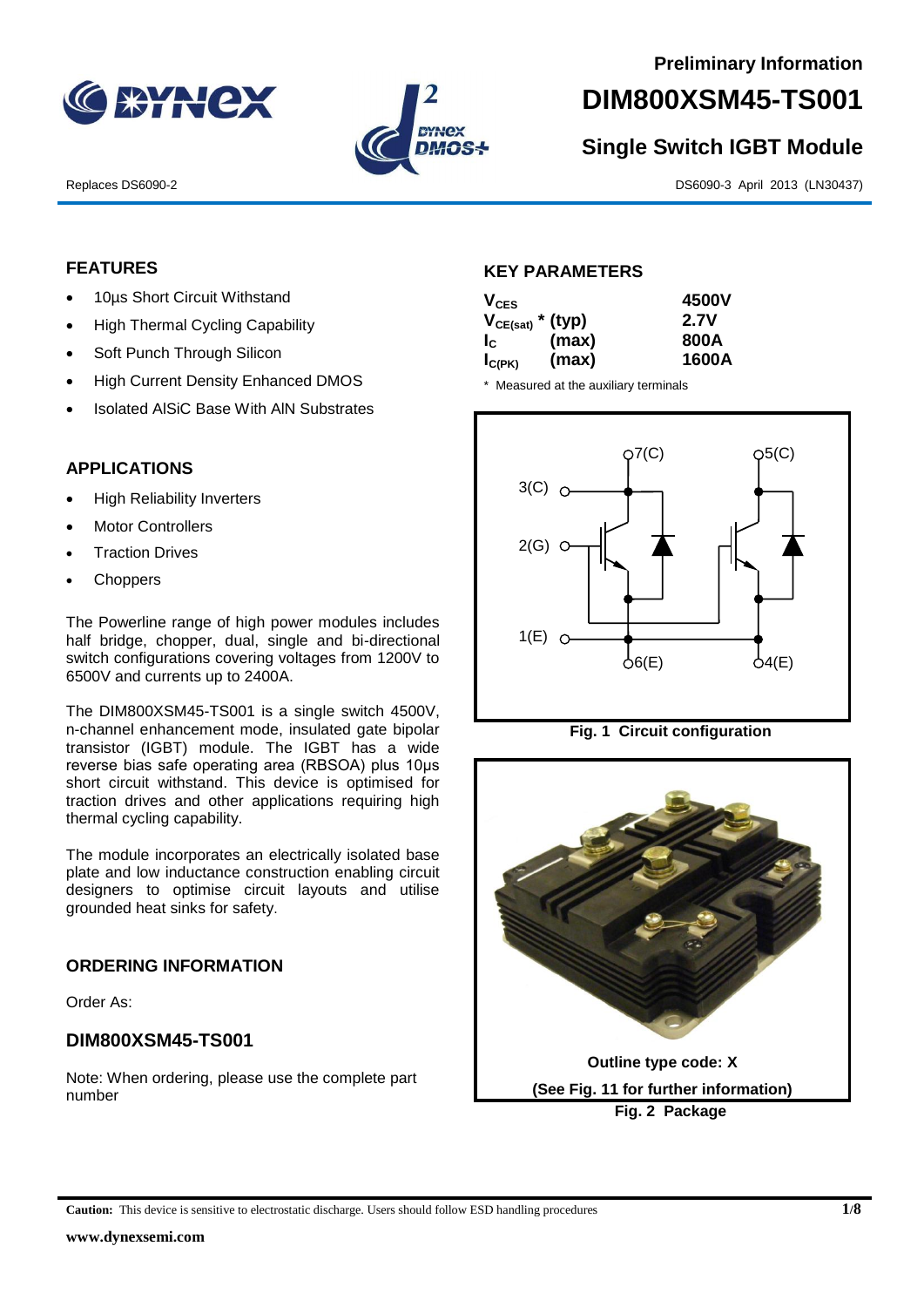#### **ABSOLUTE MAXIMUM RATINGS**

Stresses above those listed under 'Absolute Maximum Ratings' may cause permanent damage to the device. In extreme conditions, as with all semiconductors, this may include potentially hazardous rupture of the package. Appropriate safety precautions should always be followed. Exposure to Absolute Maximum Ratings may affect device reliability.

#### **Tcase = 25°C unless stated otherwise**

| Symbol         | <b>Parameter</b>                  | <b>Test Conditions</b>                                   | Max. | <b>Units</b> |
|----------------|-----------------------------------|----------------------------------------------------------|------|--------------|
| $V_{CES}$      | Collector-emitter voltage         | $V_{GF} = 0V$                                            | 4500 | V            |
| $V_{GES}$      | Gate-emitter voltage              |                                                          | ±20  | V            |
| $I_{\rm C}$    | Continuous collector current      | $T_{\text{case}} = 90^{\circ}C$                          | 800  | A            |
| $I_{C(PK)}$    | Peak collector current            | 1ms, $T_{\text{case}} = 120^{\circ}$ C                   | 1600 | A            |
| $P_{max}$      | Max. transistor power dissipation | $T_{\text{case}} = 25^{\circ}C$ , $T_i = 125^{\circ}C$   | 8.3  | kW           |
| $l^2t$         | Diode $I^2t$ value                | $V_R = 0$ , $t_p = 10$ ms, $T_i = 125$ °C                | 205  | $kA^2s$      |
| $V_{\sf isol}$ | Isolation voltage - per module    | Commoned terminals to base plate.<br>AC RMS, 1 min, 50Hz | 10.2 | <b>KV</b>    |
| $Q_{PD}$       | Partial discharge - per module    | IEC1287, $V_1$ = 6900V, $V_2$ = 5100V, 50Hz RMS          | 10   | рC           |

#### **THERMAL AND MECHANICAL RATINGS**

| Internal insulation material:     | AIN          |
|-----------------------------------|--------------|
| Baseplate material:               | <b>AISiC</b> |
| Creepage distance:                | 56mm         |
| Clearance:                        | 26mm         |
| CTI (Comparative Tracking Index): | >600         |

| Symbol                     | <b>Parameter</b>                                      | <b>Test Conditions</b>                        | Min   | Typ. | Max | <b>Units</b>   |
|----------------------------|-------------------------------------------------------|-----------------------------------------------|-------|------|-----|----------------|
| $R_{th(j-c)}$              | Thermal resistance - transistor                       | Continuous dissipation -<br>junction to case  |       |      | 12  | °C/kW          |
| $R_{th(j-c)}$              | Thermal resistance - diode                            | Continuous dissipation -<br>junction to case  |       |      | 24  | °C/kW          |
| $R_{th(c-h)}$              | Thermal resistance -<br>case to heatsink (per module) | Mounting torque 5Nm<br>(with mounting grease) | -     |      | 8   | °C/kW          |
| $T_i$                      | Junction temperature                                  | Transistor                                    |       |      | 125 | $^{\circ}C$    |
|                            |                                                       | Diode                                         |       |      | 125 | $^{\circ}C$    |
| ${\mathsf T}_{\text{stg}}$ | Storage temperature range                             | $\overline{\phantom{a}}$                      | $-40$ |      | 125 | $^{\circ}C$    |
|                            |                                                       | Mounting - M6                                 |       |      | 5   | Nm             |
|                            | Screw torque                                          | Electrical connections - M4                   |       |      | 2   | N <sub>m</sub> |
|                            |                                                       | Electrical connections - M8                   |       |      | 10  | Nm             |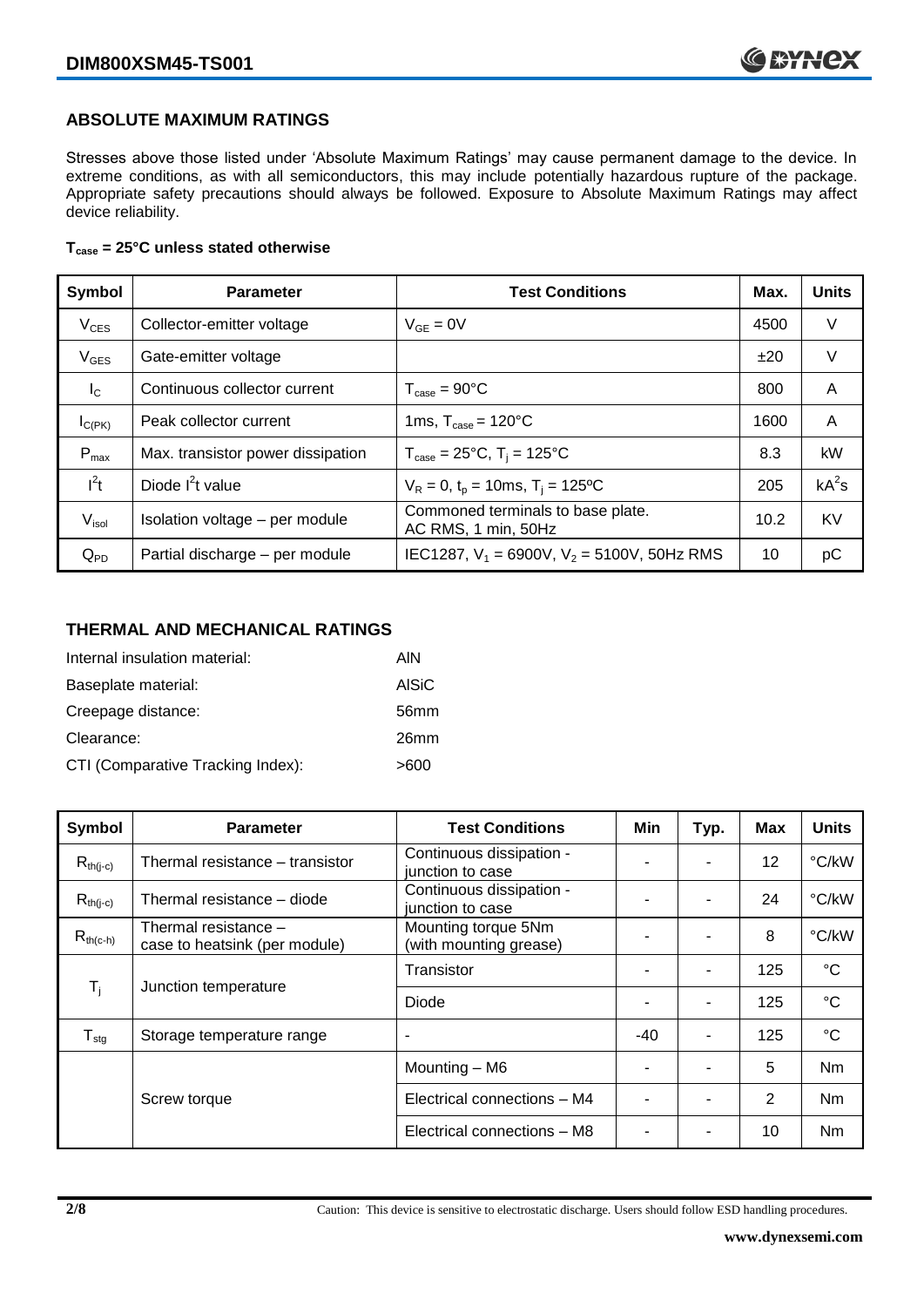# **ELECTRICAL CHARACTERISTICS**

#### **Tcase = 25°C unless stated otherwise.**

| Symbol             | <b>Parameter</b>                       | <b>Test Conditions</b>                                                                                                                           | Min | <b>Typ</b> | <b>Max</b>   | <b>Units</b> |
|--------------------|----------------------------------------|--------------------------------------------------------------------------------------------------------------------------------------------------|-----|------------|--------------|--------------|
| $I_{\text{CES}}$   | Collector cut-off current              | $V_{GF} = 0V$ , $V_{CF} = V_{CES}$                                                                                                               |     |            | 1            | mA           |
|                    |                                        | $V_{GF} = 0V$ , $V_{CF} = V_{CES}$ , $T_{case} = 125^{\circ}C$                                                                                   |     |            | 40           | mA           |
| $I_{\text{GES}}$   | Gate leakage current                   | $V_{GF} = \pm 20V$ , $V_{CF} = 0V$                                                                                                               |     |            | $\mathbf{1}$ | μA           |
| $V_{GE(TH)}$       | Gate threshold voltage                 | $I_C = 80$ mA, $V_{GF} = V_{CF}$                                                                                                                 |     | 5.8        |              | $\vee$       |
|                    | Collector-emitter                      | $V_{GF} = 15V$ , $I_C = 800A$                                                                                                                    |     | 2.7        |              | V            |
| $V_{CE(sat)}$      | saturation voltage                     | $V_{GE}$ = 15V, $I_C$ = 800A, T <sub>i</sub> = 125°C                                                                                             |     | 3.5        |              | V            |
| $I_F$              | Diode forward current                  | DC                                                                                                                                               |     | 800        |              | A            |
| $I_{FM}$           | Diode maximum forward current          | $t_p = 1$ ms                                                                                                                                     |     | 1600       |              | A            |
| $V_F$              |                                        | $I_F = 800A$                                                                                                                                     |     | 2.8        |              | $\vee$       |
|                    | Diode forward voltage                  | $I_F = 800A$ , $T_i = 125^{\circ}C$                                                                                                              |     | 3.2        |              | $\vee$       |
| $C_{\text{ies}}$   | Input capacitance                      | $V_{CE} = 25V$ , $V_{GE} = 0V$ , f = 1MHz                                                                                                        |     | 100        |              | nF           |
| $Q_{q}$            | Gate charge                            | ±15V                                                                                                                                             |     | <b>TBC</b> |              | μC           |
| $C_{res}$          | Reverse transfer capacitance           | $V_{CE} = 25V$ , $V_{GE} = 0V$ , f = 1MHz                                                                                                        |     | <b>TBC</b> |              | nF           |
| $L_M$              | Module inductance                      |                                                                                                                                                  |     | 15         |              | nH           |
| $R_{INT}$          | Internal transistor resistance         |                                                                                                                                                  |     | <b>TBC</b> |              | $\mu\Omega$  |
| SC <sub>Data</sub> | Short circuit current, I <sub>SC</sub> | $T_i = 125$ °C, $V_{CC} = 3400V$<br>$t_p \le 10 \mu s$ , $V_{GE} \le 15 V$<br>$V_{CE \text{ (max)}} = V_{CES} - L^* \times dl/dt$<br>IEC 60747-9 |     | 2400       |              | Α            |

#### **Note:**

L is the circuit inductance  $+ L_M$ 

**Caution:** This device is sensitive to electrostatic discharge. Users should follow ESD handling procedures **3/8**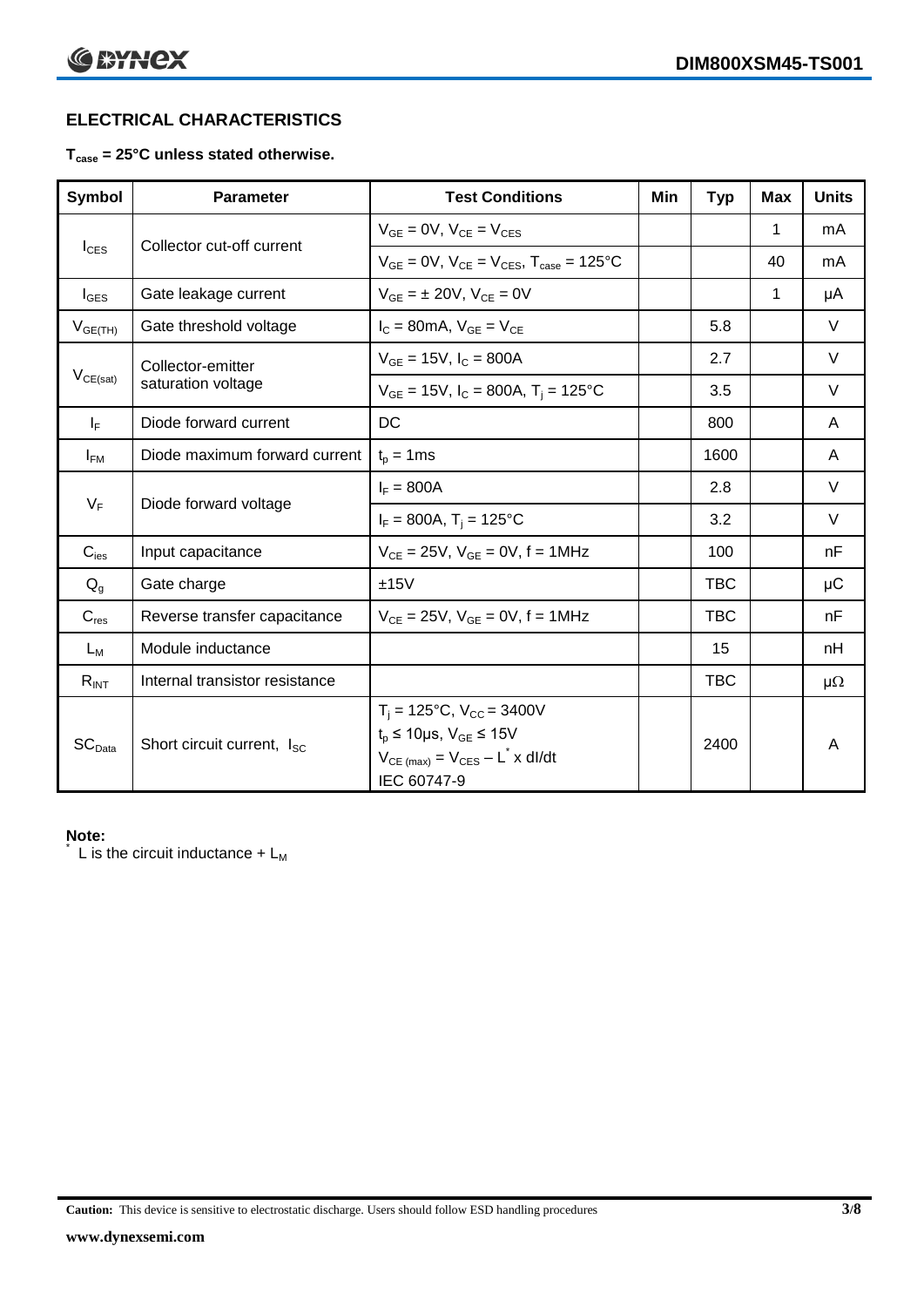## **ELECTRICAL CHARACTERISTICS**

**Tcase = 25°C unless stated otherwise**

| Symbol              | <b>Parameter</b>               | <b>Test Conditions</b>                              | Min | Typ. | <b>Max</b> | <b>Units</b> |
|---------------------|--------------------------------|-----------------------------------------------------|-----|------|------------|--------------|
| $t_{d(\text{off})}$ | Turn-off delay time            |                                                     |     | 3000 |            | ns           |
| $t_{\rm f}$         | Fall time                      | $I_c = 800A$<br>$V_{GF} = \pm 15V$                  |     | 600  |            | ns           |
| $E_{\text{OFF}}$    | Turn-off energy loss           | $V_{CF} = 2800V$                                    |     | 3000 |            | mJ           |
| $t_{d(on)}$         | Turn-on delay time             | $R_{G(ON)} = 3.6\Omega$<br>$R_{G(OFF)} = 3.9\Omega$ |     | 900  |            | ns           |
| $t_{r}$             | Rise time                      | $C_{qe} = 150nF$<br>$L_s \sim 165$ nH               |     | 350  |            | ns           |
| $E_{ON}$            | Turn-on energy loss            |                                                     |     | 3200 |            | mJ           |
| $Q_{rr}$            | Diode reverse recovery charge  | $I_F = 800A$                                        |     | 880  |            | $\mu$ C      |
| $I_{rr}$            | Diode reverse recovery current | $V_{CE} = 2800V$                                    |     | 680  |            | A            |
| $E_{rec}$           | Diode reverse recovery energy  | $dl_F/dt = 1900A/\mu s$                             |     | 1480 |            | mJ           |

## **Tcase = 125°C unless stated otherwise**

| Symbol              | <b>Parameter</b>               | <b>Test Conditions</b>                              | Min | Typ. | <b>Max</b> | <b>Units</b> |
|---------------------|--------------------------------|-----------------------------------------------------|-----|------|------------|--------------|
| $t_{d(\text{off})}$ | Turn-off delay time            |                                                     |     | 3100 |            | ns           |
| $t_{f}$             | Fall time                      | $I_{C} = 800A$<br>$V_{GE} = \pm 15V$                |     | 560  |            | ns           |
| $E_{OFF}$           | Turn-off energy loss           | $V_{CE} = 2800V$                                    |     | 3100 |            | mJ           |
| $t_{d(on)}$         | Turn-on delay time             | $R_{G(ON)} = 3.6\Omega$<br>$R_{G(OFF)} = 3.9\Omega$ |     | 900  |            | ns           |
| $t_{r}$             | Rise time                      | $C_{\text{ae}} = 150nF$                             |     | 360  |            | ns           |
| $E_{ON}$            | Turn-on energy loss            | $L_s \sim 165$ nH                                   |     | 4300 |            | mJ           |
| $Q_{rr}$            | Diode reverse recovery charge  | $I_F = 800A$                                        |     | 1450 |            | μC           |
| $I_{rr}$            | Diode reverse recovery current | $V_{CE} = 2800V$                                    |     | 750  |            | A            |
| $E_{rec}$           | Diode reverse recovery energy  | $dl_F/dt = 2000A/\mu s$                             |     | 2500 |            | mJ           |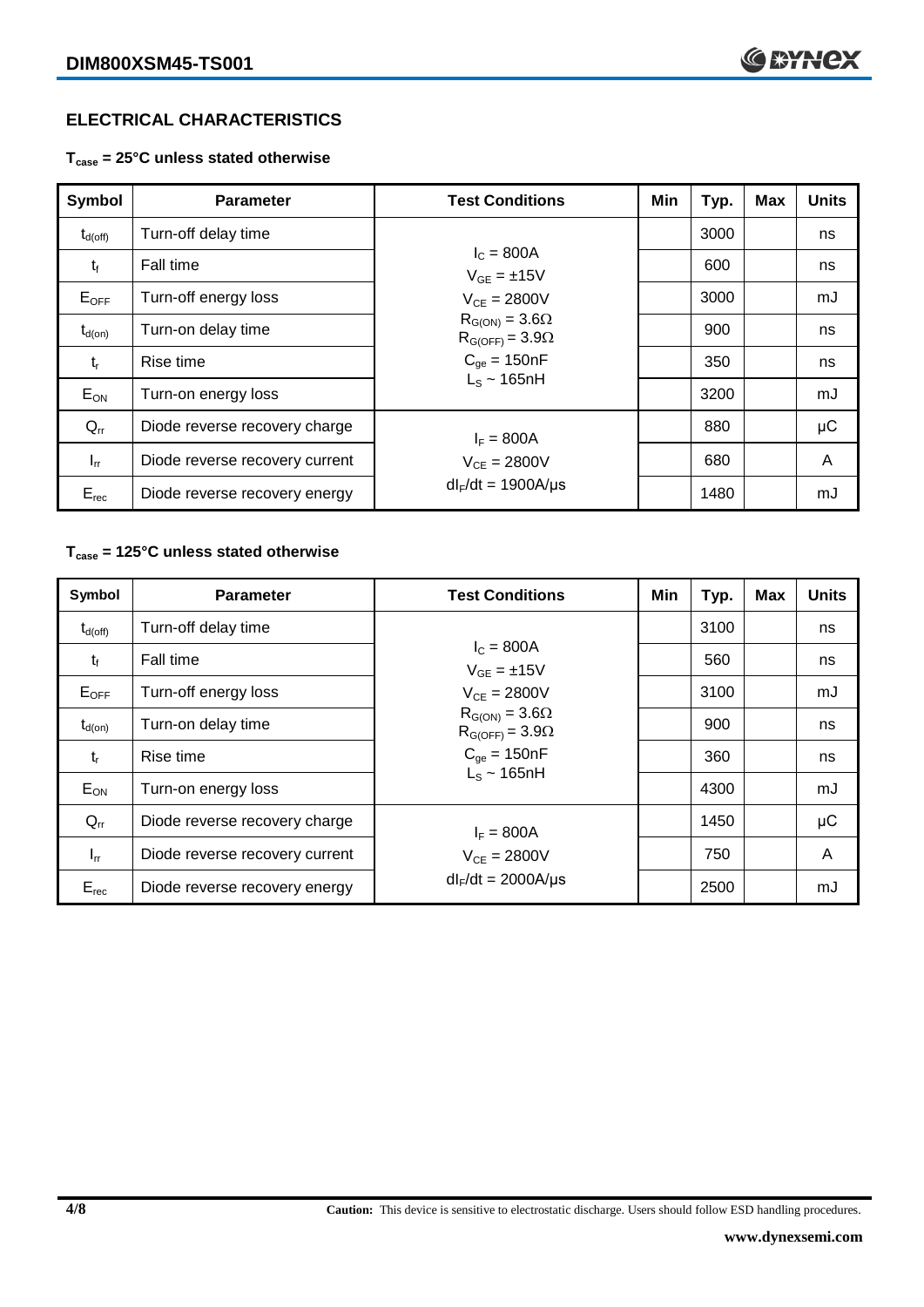

**Caution:** This device is sensitive to electrostatic discharge. Users should follow ESD handling procedures **5/8**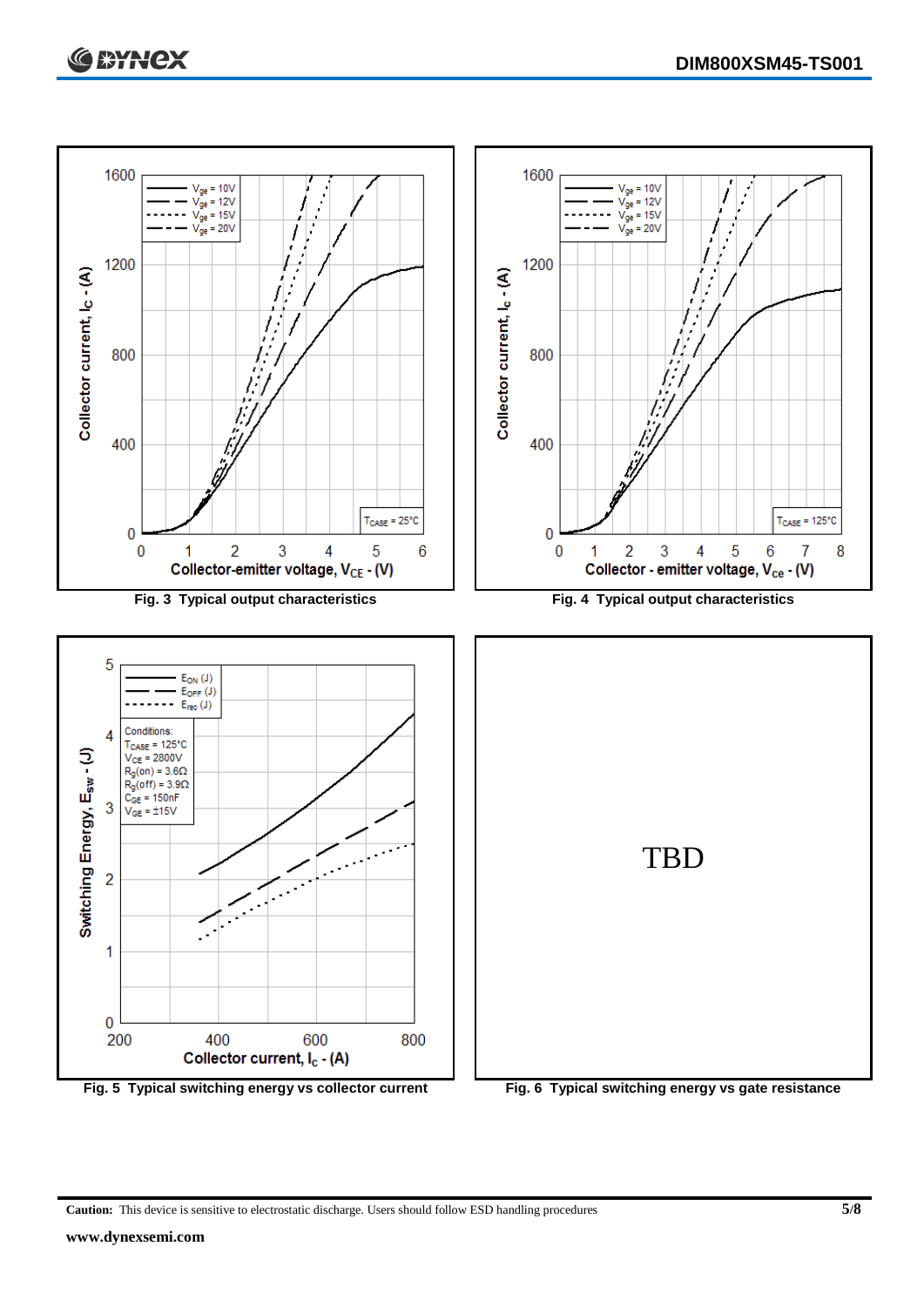

**6/8 Caution:** This device is sensitive to electrostatic discharge. Users should follow ESD handling procedures.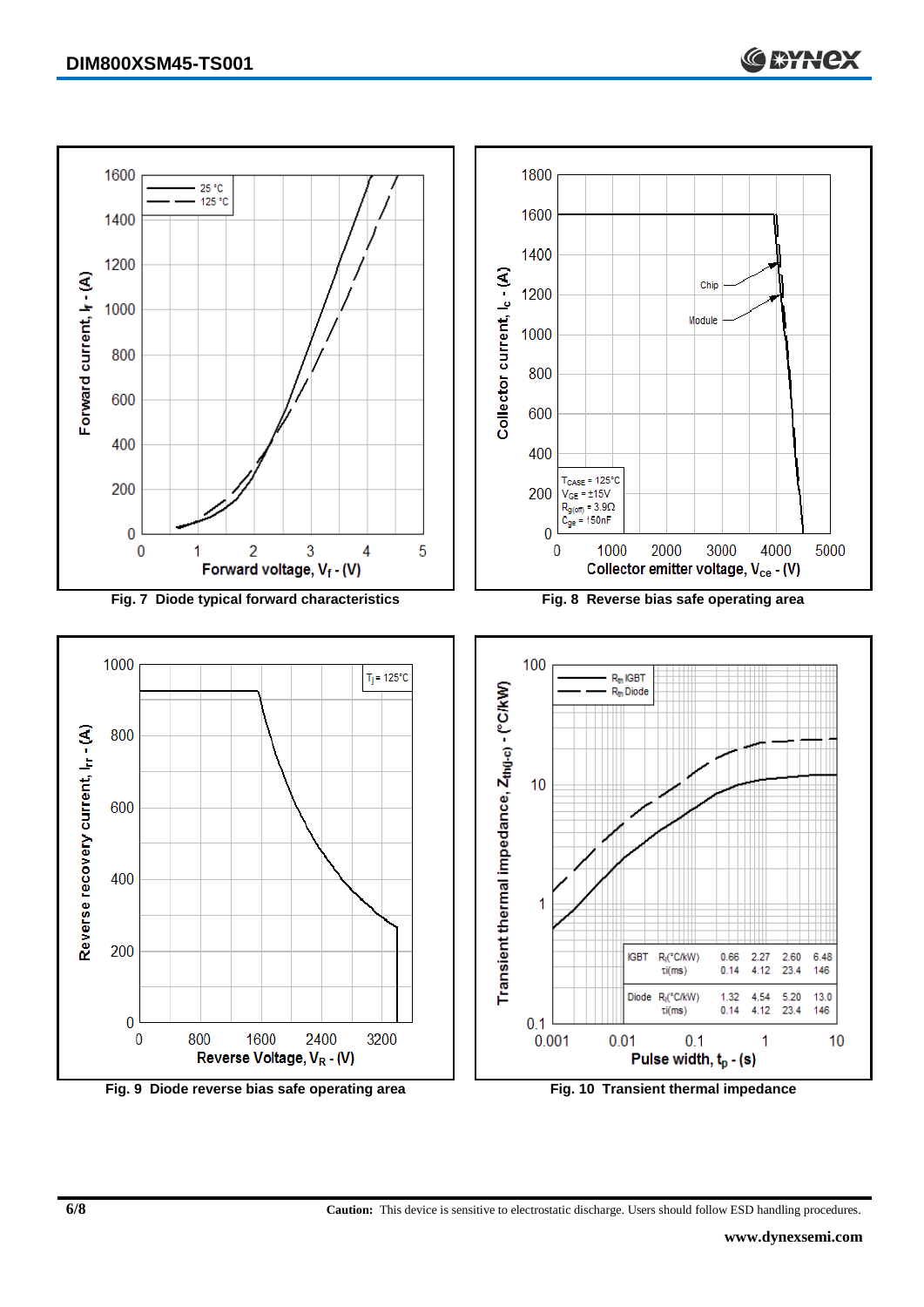

#### **PACKAGE DETAILS**

For further package information, please visit our website or contact Customer Services. All dimensions in mm, unless stated otherwise. **DO NOT SCALE.**



**Caution:** This device is sensitive to electrostatic discharge. Users should follow ESD handling procedures **7/8**